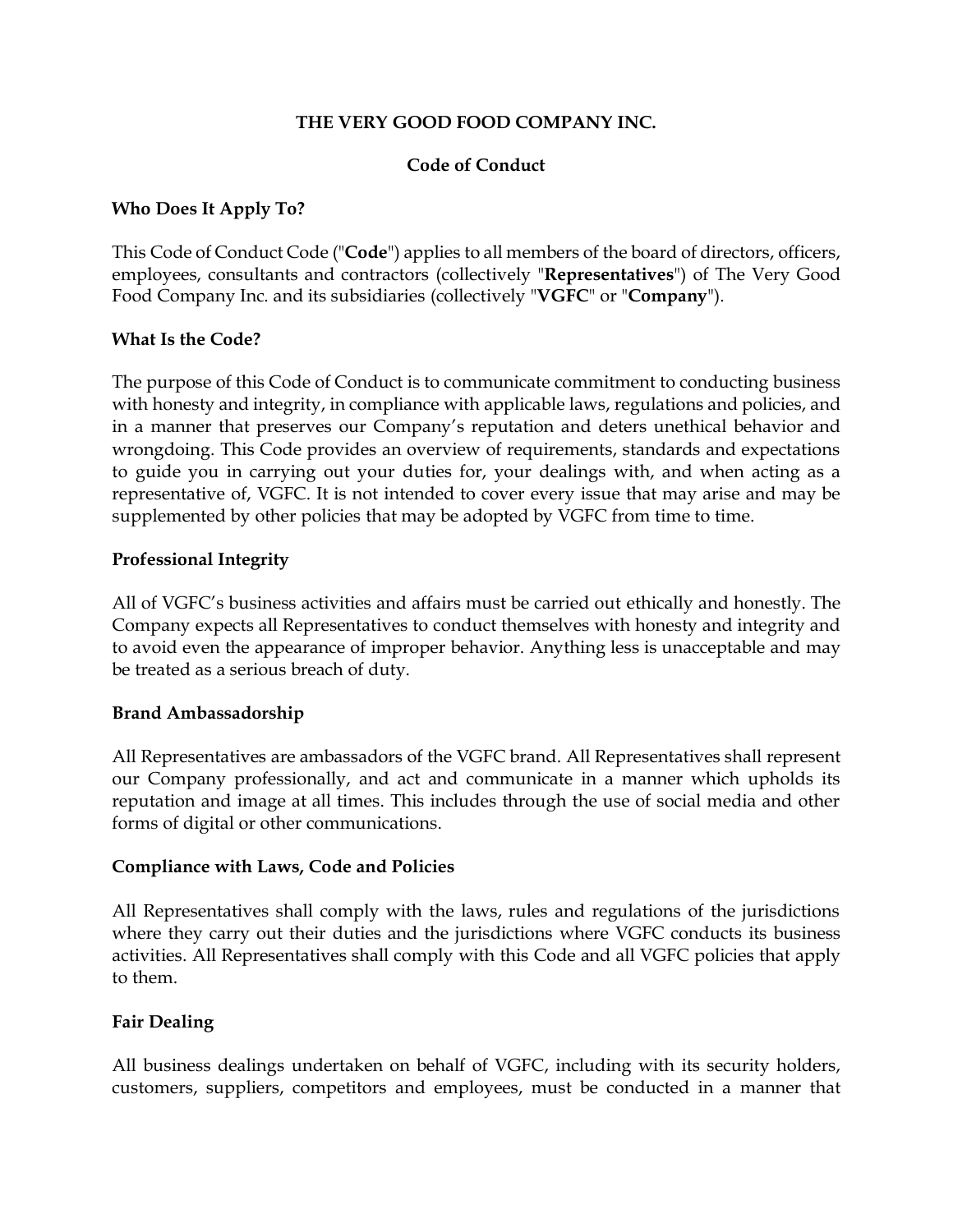preserves our Company's integrity and reputation. VGFC seeks to avoid misrepresentations of material facts, manipulation, concealment, abuse of confidential information, or any other illegal or unfair practices in all activities undertaken by or on behalf of VGFC.

# **Conflicts of Interest**

Representatives shall act honestly and in good faith in discharging their duties with a view to the best interests of the Company. Representatives shall avoid situations involving a conflict, or potential conflict, between their personal, family or business interests and the interests of VGFC, and shall promptly disclose any such conflict, or potential conflict, to the Corporate Secretary.

# **Corporate Opportunities**

Representatives shall not take for themselves personally opportunities that arise through the use of corporate property, information or position, nor shall Representatives use VGFC property, information or position for personal gain. Representatives are prohibited from competing with VGFC, directly or indirectly, and owe a duty to VGFC to advance the legitimate interests of the Company when the opportunity arises.

# **Gifts and Entertainment**

Representatives shall perform their duties and arrange their personal business affairs in a manner that does not interfere with their independent exercise of judgment. Generally, Representatives shall not give or accept any gift, favour, entertainment, special accommodation or other items of value, to or from any vendors, suppliers, potential candidates, potential or actual business partners or other third parties except in strict compliance with this Code and with applicable law.

## **No Discrimination or Harassment**

VGFC is committed to providing a collegial working environment in which all individuals are treated with dignity and respect. Each individual has the right to work in a professional atmosphere which promotes equal opportunities and prohibits discriminatory practices. Any discrimination or harassment, including on the basis of age, color, creed, disability, ethnic origin, gender, marital status, national origin, political belief, race, religion, sexual orientation, gender identity, gender expression or any other characteristics protected by law, is strictly prohibited.

## **Workplace Safety**

VGFC is committed to providing a safe and healthy work environment that complies with all relevant laws and regulations. Workplace violence is not tolerated. Any misuse of alcohol or legal drugs (prescribed or un-prescribed), or the use of any illegal drugs, may jeopardize job safety and/or performance, and is prohibited in the workplace. No Representative shall enter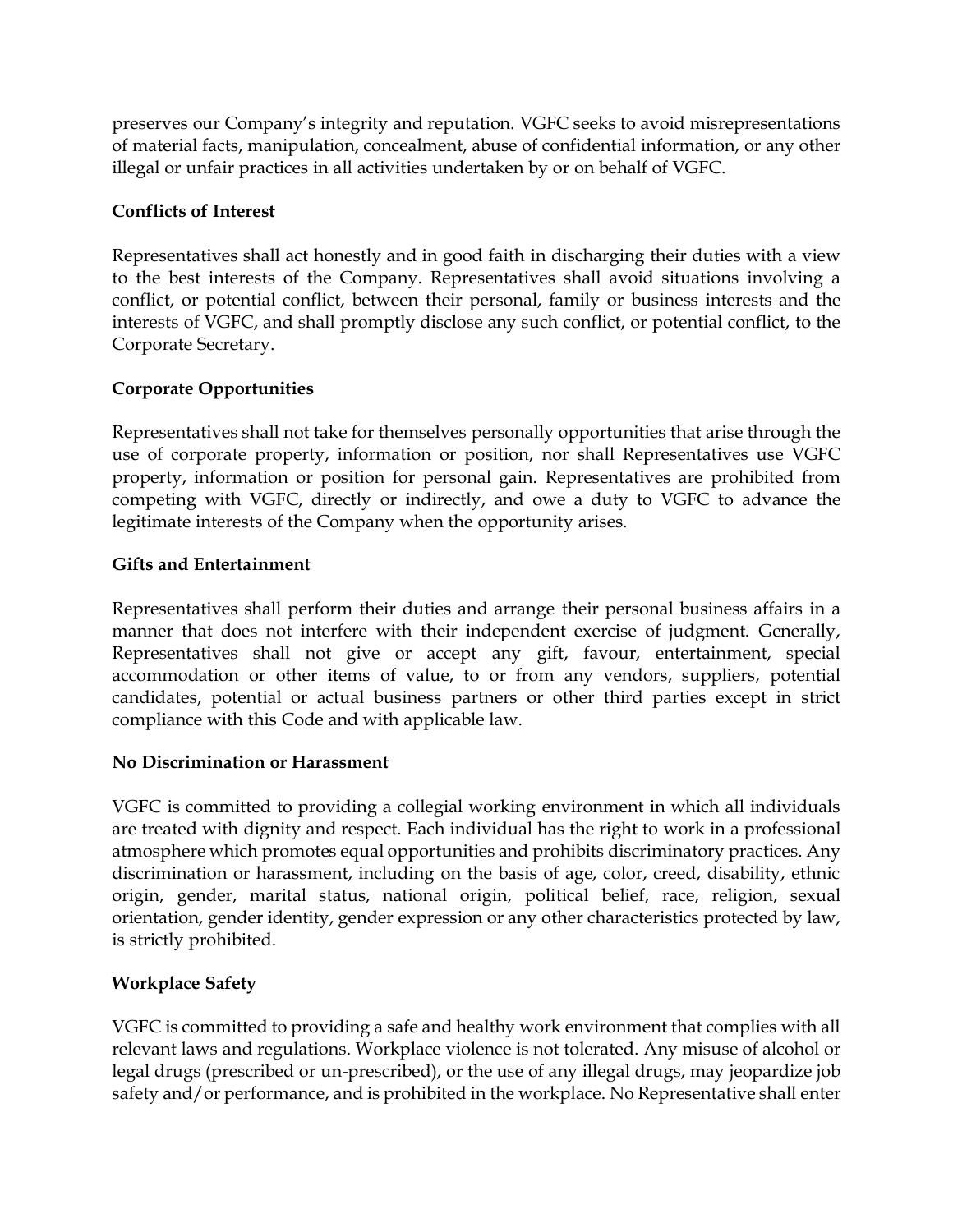the workplace under the influence of alcohol or such drugs that may impair safety and/or performance.

# **Data and Information Security**

Representatives shall deal with VGFC's assets, including all data, information (confidential or otherwise), records, products, material, facilities, inventory, "know-how," trade secrets, trademarks, copyrights and other intellectual property, and equipment, with the strictest integrity and with due regard to the interests of the Company. The Company's assets may not be used for personal gain or benefit. In addition, all Representatives must act in a manner to protect such assets from loss, damage, misuse, theft, misappropriation, disparagement and waste, and ensure that such assets are used only for legitimate business purposes.

# **Confidentiality**

It is VGFC's policy to ensure that its proprietary and confidential information, including proprietary and confidential information that has been entrusted to VGFC by others ("**Confidential Information**"), is adequately safeguarded. All Representatives are responsible for protecting Confidential Information, including information about VGFC's business, assets, opportunities, suppliers and competitors, from unauthorized advertent or inadvertent disclosure. Representatives are prohibited from disclosing Confidential Information to potential or actual business partners unless authorized to do so and the receiving party has signed a non-disclosure agreement.

# **Insider Trading**

Representatives are prohibited from buying or selling shares of VGFC if they are aware of material nonpublic material information about VGFC. Trading in shares while in possession of material nonpublic information is a violation of insider trading laws. Material information can be positive or negative. Information is "material" if it would influence a reasonable investor in deciding whether to buy, sell or hold VGFC stock or, if disclosed to the public, would reasonably be expected to have a significant effect on the market price or value of the stock. Possible examples include financial information such as consolidated sales numbers, financial projections or the Company's financial performance, or the hiring or departure of key personnel. Information is considered to be "public" two trading days after it has been widely released to the public through a press release or by making a SEDAR filing, giving the public markets adequate time to digest the material information. Representatives are prohibited from disclosing material nonpublic information pursuant to VGFC's Insider Trading Policy. Improper disclosure, even accidentally, can violate insider trading laws. Disclosing material nonpublic information to other people, including immediate family members or friends, or recommending or encouraging the purchase or sale of VGFC's stock to others while aware of material nonpublic information, is known as "tipping" and is illegal. A person who receives the information (i.e. is "tipped") and then trades in VGFC shares or informs others of that information is also in violation of insider trading laws.